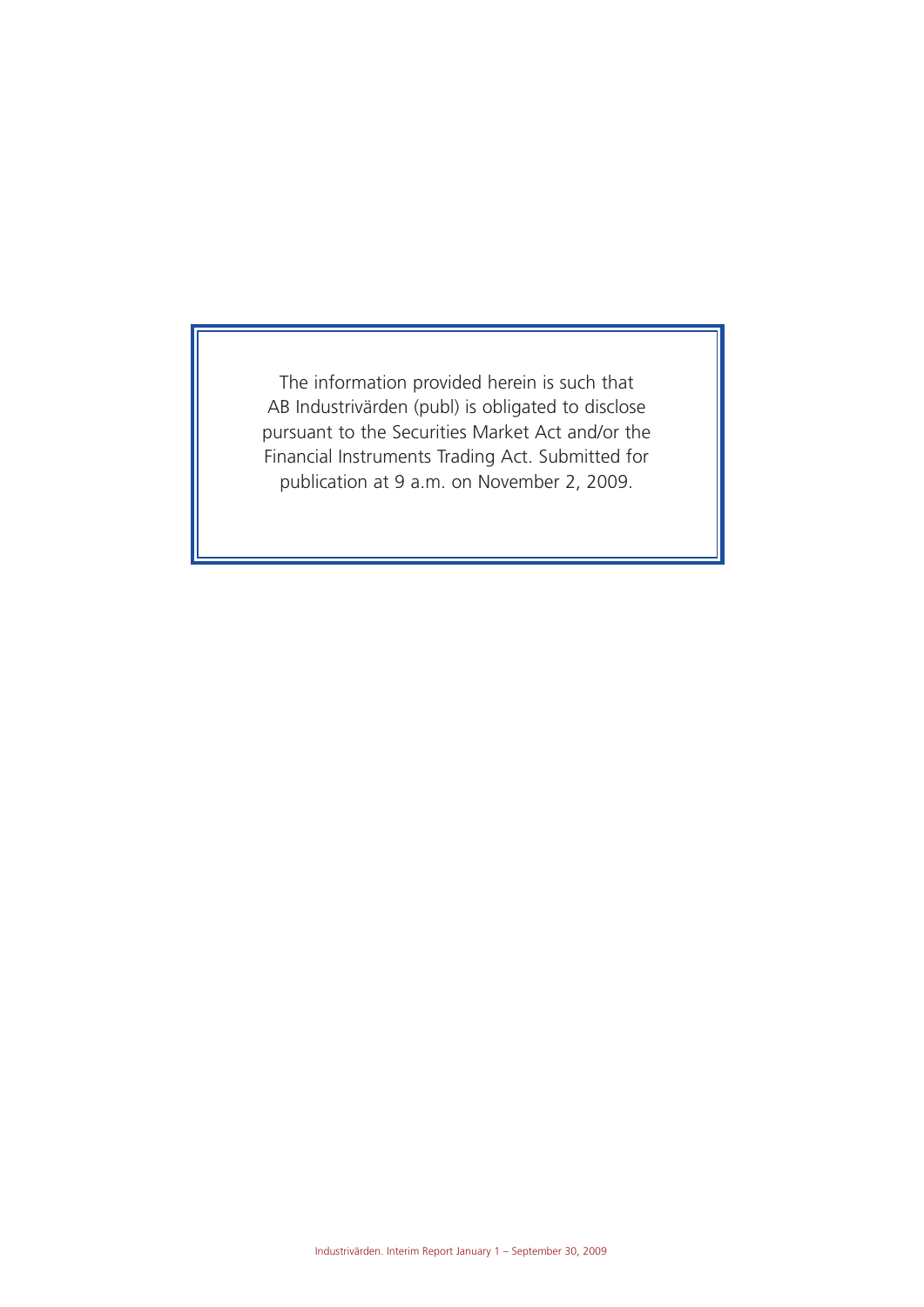# **INDUSTRI** WVÄRDEN

# **Interim Report January 1– September 30 2009**

## **Value development**

- **Net asset value on October 30, 2009, was SEK 107 per share, an increase of 73% since the start of the year.** Net asset value on September 30, 2009, was SEK 101 per share.
- The value of the equities portfolio increased by SEK 17.4 billion to SEK 52.1 **billion, or 50%, during the first ten months of the year. The Stockholm Stock Exchange gained 44%.**
- **The total return for the Class A shares was 60% for the first ten months of the year, compared with 50% for the return index.**
- **E** Earnings per share for the first nine months of the year were SEK 43.68 (-48.81) **and SEK 50.08 as per October 30.**

## **Long-term return**

**During the last ten-year period, the annual total return for the Class A share has exceeded the return index by an average of one percentage point.**

## **Current status**

"The improved earnings of our portfolio companies during the third quarter were driven not by higher sales, but by persistent work on cost-cutting and efficiency-improvement. At the same time, reductions in working capital have made a favorable contribution to the companies' cash flows. It is especially pleasing to note that a large part of the cost savings are of a structural character. The conditions are therefore favorable for margin improvements once demand returns to more normal levels," *comments Anders Nyrén, President and CEO of Industrivärden.* 

| <b>Financial summary</b>                           | Oct. 30 2009 | Sept. 30 2009 | Dec. 31 2008 |
|----------------------------------------------------|--------------|---------------|--------------|
| Value of equities portfolio, SEK billion           | 52.1         | 49.6          | 34.7         |
| - total return, %                                  | 57           | 49            | $-45$        |
| Borrowings, interest-bearing net debt, SEK billion | 10.6         | 10.7          | 10.8         |
| - debt-equity ratio, %                             | 20.4         | 21.6          | 31.1         |
| - average interest rate, %                         | 4.5          | 4.5           | 4.7          |
| Equity ratio, %                                    | 80           | 78            | 66           |
| Net asset value, SEK billion                       | 41.5         | 38.9          | 23.9         |
| Net asset value, SEK per share                     | 107          | 101           | 62           |
| - development, incl. reinvested dividends, %       | 81           | 70            | $-55$        |
| Management cost, %                                 | 0.16         | 0.17          | 0.23         |
| Dividend yield, Class A shares, %                  | 5.2          | 5.4           | 7.9          |
| Total return, Class A shares, %                    | 60           | 54            | $-47$        |
| Total return, Class C shares, %                    | 68           | 59            | -50          |
| Return index (SIXRX)                               | 50           | 43            | $-39$        |

### u*Long-term industrial developer of listed Nordic companies*

*Industrivärden is one of the Nordic region's largest holding companies, with ownership in a concentrated selection of listed Nordic companies with good development potential. The goal is to generate high growth in net asset value over time.*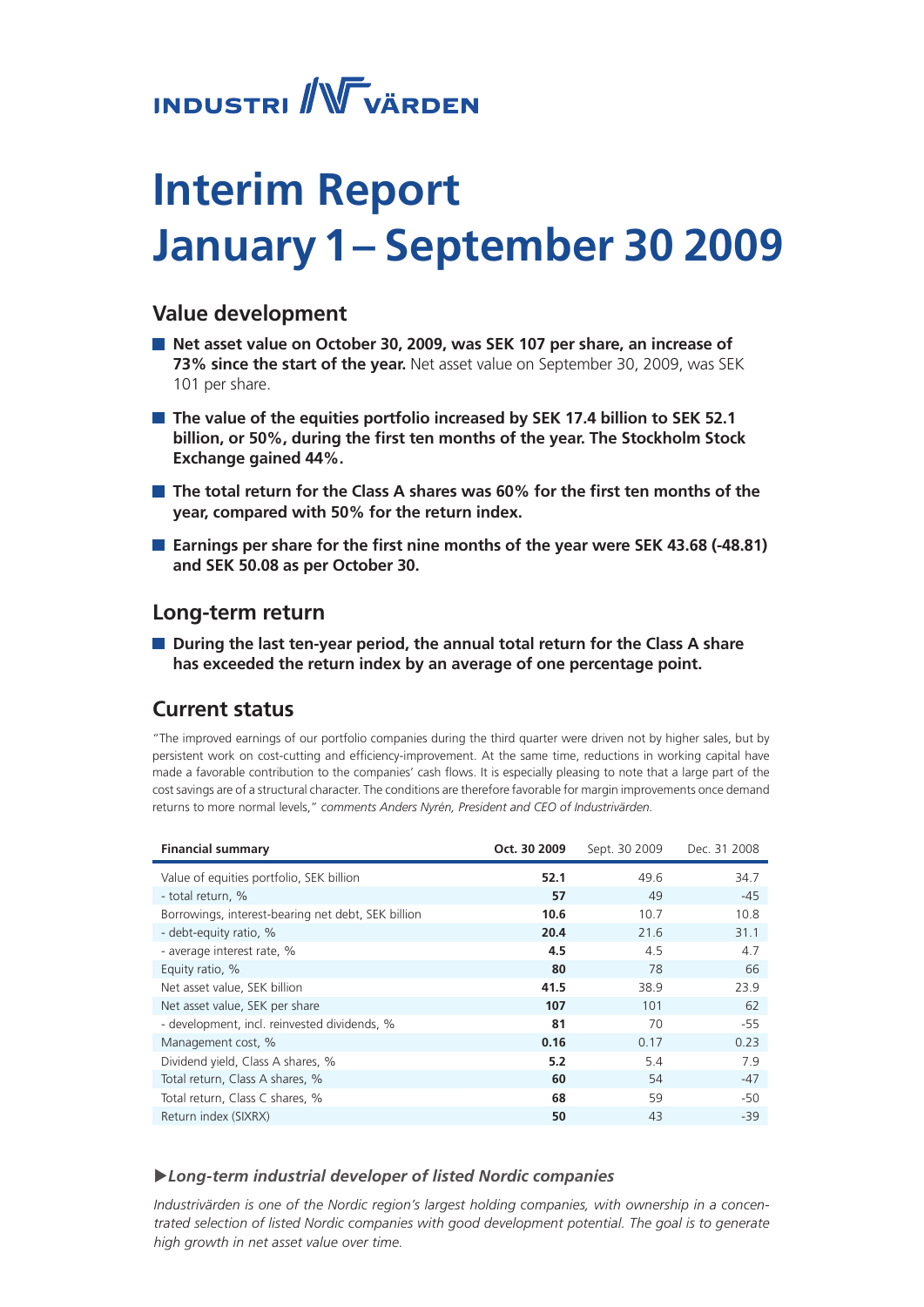### **CEO's message**

During the third quarter, the global economy continued to develop in line with the positive trend that was noted in our half-year report, and ever-greater signs now point to a recovery. At the same time, we must be clear that many of the fundamental reasons for the downturn that began in autumn 2008 remain. The imbalances in trade between various regions – mainly exemplified by the deficit in the U.S. and surplus in China and the rest of Southeast Asia – still remain. In addition, access to financing with low interest rates is still high. The G-20 nations' stimulus measures in their respective economies in the form of strong pressure on interest rates, bank support and direct stimulus measures have been entirely decisive. Thanks to swift action, the freefall was halted and a gradual normalization has been made possible.

Despite this improvement, it should be kept in mind that the gradual recovery that we are now seeing is taking place from a very low level. There is a long way to go before the economies in the West begin expanding again at healthy growth rates. The credit and finance markets have improved. For example, we see that the corporate bond market in Europe is working increasingly better. I also want to underscore that the rapid recovery that has taken place in countries like China, India and Brazil is favorable and is helping to improve stability in the global economy. But perhaps even more important is the fact that this trend is enabling a structural shift from a strong dependence on U.S. consumer behavior to a global economy with a broader regional balance.

In the glow of the improved macroeconomic situation, the world's bourses have performed in a positive direction. We should remember that the stock market is normally ahead of real development. When the market's valuation of companies increases without there being any concrete improvements in the companies' business conditions, naturally this increases the risk for a backlash in the stock market. So it is gratifying to see that our portfolio companies, with only a couple of exceptions, have reported sequential profitability improvements during the third quarter. This improvement is driven not by higher sales, but by persistent work on cost cutting and efficiency-improvement. At the same time, reductions in working capital have made a favorable contribution to the companies' cash flows. It is especially pleasing to note that a large part of the cost savings are of a structural character. There are therefore good conditions for margin improvements once demand returns to more normal levels.

Handelsbanken continues to impress with steady, strong performance. Both profitability and its growth rate are among the top of Europe's banks. This has been achieved at the same time that the Tier 1 capital ratio is among the best in Europe, without requiring the bank to shore up its finances through a new issue.

SCA has shown continued favorable performance during 2009, with a satisfactory return. The company's strength is in a diversified portfolio, where a large and growing share of the Group's earnings are derived from consumer products. In general the company's performance has set it apart considerably from the more traditional paper and forest products companies.

The portfolio companies that are exposed to the sharp drop in capital goods – Volvo, Sandvik and SSAB – are all showing sequential recovery, with improved cash flows.

Also worthy of mention is Höganäs, which despite its exposure to the auto industry, has succeeded in achieving better quarterly earnings than in the corresponding period a year ago. This is a result of a greater presence in Asia and focused efficiency-improvement work.

During the year to date, Industrivärden's net asset value has grown by SEK 17.6 billion, or 82% if including reinvestment of the dividend, as per 30 October 2009, compared with 50% for the return index.

Our debt-equity ratio has fallen to nearly 20%, or expressed from a different perspective, our equity ratio is approximately 80%. As a result of this decrease, the credit rating agency Standard & Poor's upgraded our rating to A/ stable/ $A$ – $I$  – one of the few upgrades to be seen in the corporate world.

Our short-term trading showed nine-month earnings of SEK 76 M (59).

Industrivärden's total return for the ten-month period was 60% or the Class A shares and 68% for the Class C shares, an excess return of 10 and 18 percentage points, respectively. Our relative return remains favorable also over the longer time frame.





Industrivärden 2 Interim Report January 1 – September 30, 2009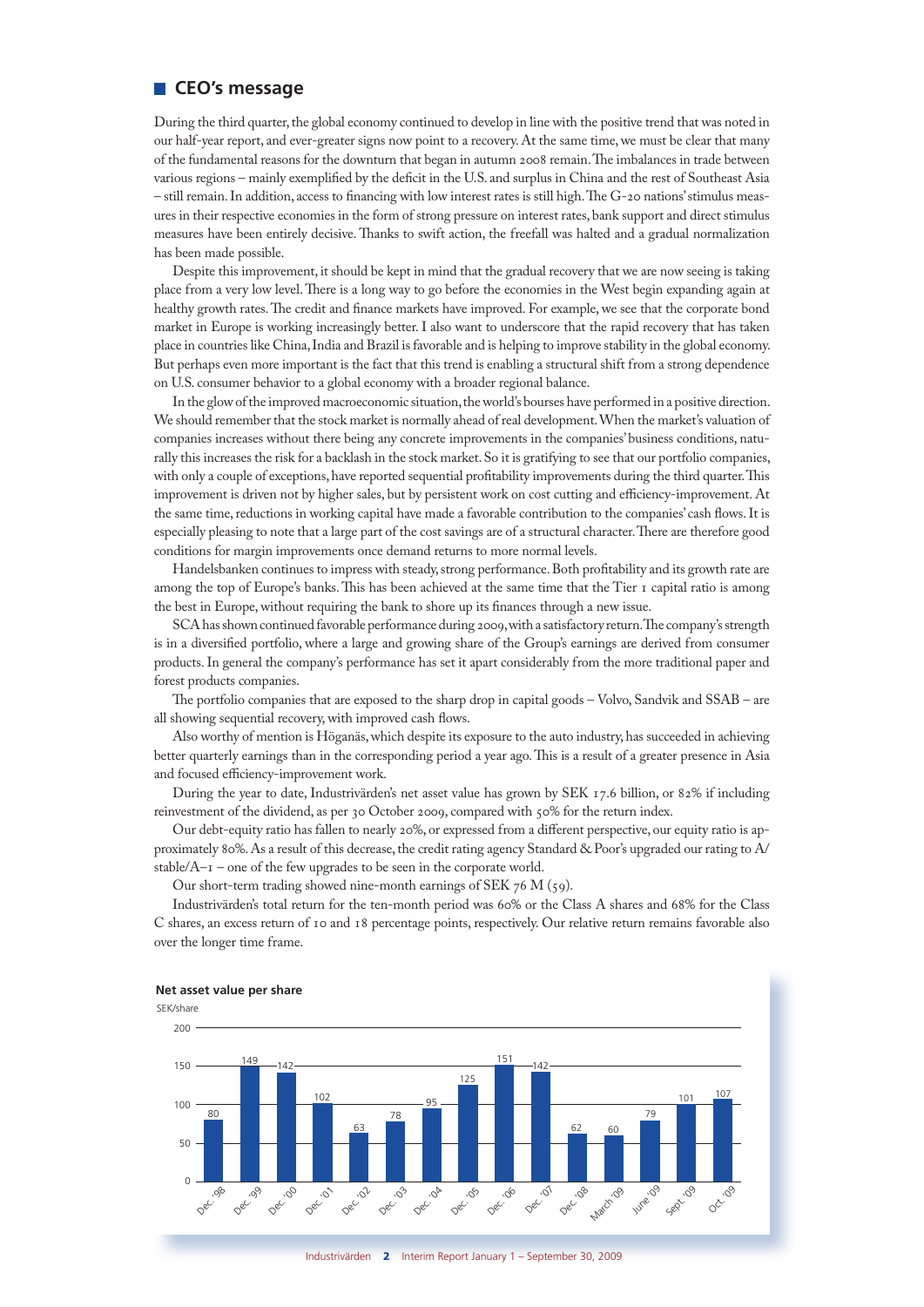## **Industrivärden's value development**

Industrivärden today is one of the leading Nordic players in its area – active ownership in listed Nordic companies – with the goal of creating growth in value through long-term, structured ownership work in a transparent portfolio. This work is conducted with low management costs. Through this active ownership, Industrivärden's stock, over time, has been a good investment that has generated a higher return than the return index.

The total return for the equities portfolio during the first nine months of 2009 was 49%, which was 6 percentage points better than the return index.

During the first ten months of 2009, the total return for the equities portfolio was  $57\%$ , which was 7 percentage points better than the return index. Of the major holdings, Handelsbanken, Sandvik, SCA, SSAB and Volvo outperformed the index.

|                  |             | Total return<br>Jan.-Oct. 2009, % |                                 | Average annual<br>total return, % |
|------------------|-------------|-----------------------------------|---------------------------------|-----------------------------------|
|                  | SEK billion | $\%$                              | Five years<br>Oct. '04-Oct. '09 | Ten years<br>Oct. '99-Oct. '09    |
| Indutrade        | 1.3         | 135                               | -                               | —                                 |
| Höganäs          | 0.2         | 92                                | $\mathbf{0}$                    | $\overline{2}$                    |
| Sandvik          | 4.7         | 73                                | 14                              | 11                                |
| SSAB             | 2.5         | 67                                | 26                              | 19                                |
| Volvo            | 1.8         | 60                                | 11                              | 10                                |
| Handelsbanken    | 4.3         | 56                                | 9                               | 9                                 |
| <b>SCA</b>       | 2.5         | 54                                | 6                               | $\overline{7}$                    |
| Skanska          | 1.0         | 46                                | 13                              | 9                                 |
| Ericsson         | 1.4         | 31                                | $-5$                            | $-12$                             |
| <b>Munters</b>   | 0.1         | 29                                | $\overline{0}$                  | $\overline{7}$                    |
| <b>Total</b>     | 19.8        | 57                                |                                 |                                   |
| Index (SIXRX)    |             | 50                                | 11                              | 5                                 |
| Industrivärden A |             | 60                                | 7<br>6                          |                                   |

#### **Total return for the portfolio companies and Industrivärden**

Total returns, expressed in SEK billion, pertain to the change in value during the period including dividend income for the respective portfolio companies. Indutrade was listed in October 2005.

## $\blacksquare$  Development for the portfolio companies

**Handelsbanken** Income increased by 20% during the first three quarters of the year, to SEK 24.4 billion, and operating profit rose 4% to SEK 10.5 billion. Net interest income improved by 21% to SEK 16.6 billion, while net fee and commission income rose 6% to SEK 5.4 billion. Net interest income for the branch operations outside Sweden grew by a full 35%. Average lending volume rose 11%, and household deposits increased by 19%. Loan losses totaled SEK 2.7 billion (0.9), and the Tier 1 capital ratio according to Basel II was 13.5% (10.0%). According to the Swedish Quality Index, Handelsbanken continues to have the most satisfied retail and corporate customers in the Nordic countries.

**Sandvik** Net sales amounted to SEK 53.7 billion, a decrease of 31% in local currency. The result after financial items for the first nine months of the year was SEK -3.4 billion (9.1) due to the continued weak market. Order intake fell for all business areas. However, bright spots can be noted in the Chinese market and aftermarket demand from the mining industry. Demand remains strong in the energy sector. The work on reducing working capital and the cost base has strengthened operating cash flow. During the third quarter, cash flow strengthened by 52%. Operating cash flow for the nine-month period was SEK 8.3 billion, an increase of 7%.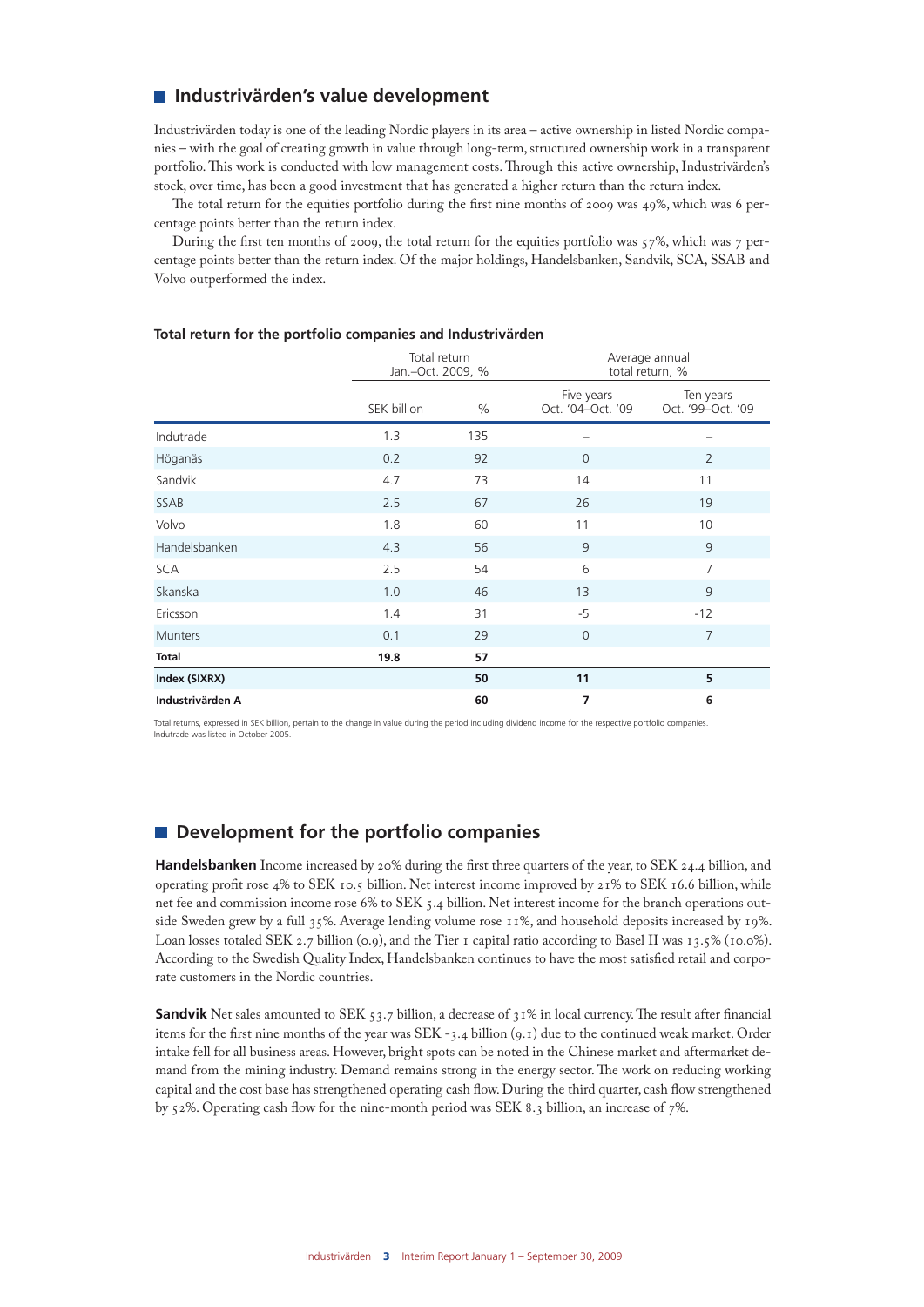**SCA** Net sales rose 1% to SEK 83.4 billion during the first nine months of the year, and income after financial items – excluding restructuring costs of SEK 0.8 billion – grew  $13\%$  to SEK 5.7 billion (5.1). Corresponding earnings growth for the third quarter was 53%. The hygiene operations are showing favorable growth, with a strong improvement in operating profit for Tissue and a continued favorable earnings trend for Personal Care. Lower demand for Packaging led to a sharp decline in earnings. However, on account of an action program primarily in Packaging, earnings for the unit improved between the second and third quarters. Forest Products increased its deliveries despite a weak market and showed favorable earnings performance. The measures taken to strengthen cash flow have generated results. Reduced working capital, a higher operating surplus and lower capital expenditures contributed to a strengthening in operating cash flow, to SEK 10.7 billion  $(5.1)$ .

**Ericsson** Net sales rose 4% to SEK 148.1 billion. Sales of network equipment were level with the first nine months a year ago, but fell during the third quarter due to a tougher market situation. The margin for this business is stable, despite the lower volume. The increase in demand for Professional Services remains strong. Operating income excluding joint ventures and restructuring costs rose 25% to SEK 17.1 billion, and the operating margin strengthened to 11.5% (9.6%). Income after financial items amounted to SEK 4.9 billion, among other things due to SEK 7.4 billion in restructuring costs. The cost-cutting program that is expected to generate annual savings of SEK 10 billion starting in the second half of 2010 is proceeding faster than planned, and additional efficiency improvement measures have been identified. Ericsson has a good financial position, with net cash of SEK 33.9 billion.

**SSAB** Sales during the first three quarters of the year decreased to SEK 21.6 billion, or by 48%. Income after financial items was SEK -2.4 billion (8.1). There are signs of a slight recovery in demand for steel, and SSAB's deliveries grew 21% over the second quarter. Production was resumed in Sweden and is being conducted at high capacity at plants in the USA. The market situation remains tough, however. The ongoing cost-cutting program is proceeding faster than expected. The long-term annual savings are estimated to be SEK 1 billion starting in 2010. Reduced working capital contributed to operating cash flow of SEK 4.1 billion (6.7).

**Volvo** Net sales decreased during the first three quarters of the year to SEK 158.6 billion, a decrease of 30%. Income after financial items was SEK -17.7 billion (16.5). The market situation continued to be strained in most markets, even though there are some signs that the drop in demand has hit bottom. Adaptation to a lower level of costs generated clear earnings effects during the third quarter. The work on adjusting costs to prevailing demand and increasing efficiency will continue. Cash flow improved further during the third quarter, mainly through continued reductions in inventory levels. Volvo's cash position remains favorable, with liquidity reserves of SEK 64.5 billion.

**Munters** Net sales amounted to SEK 4,930 M (4,689) during the first nine months of the year, and income after financial items was SEK 113 M (230). Earnings were hurt by the poorer market situation, with lower volumes and completed restructuring measures. However, Munters' operating cash flow strengthened to SEK 254 M (19), mainly as a result of lower inventory levels and a low level of capital expenditures.

**Höganäs** Net sales during the first three quarters of the year amounted to SEK 3,207 M (4,750). As in the second quarter, the market continued to develop in a positive direction. Positive effects from cost-cutting and price increases contributed to a 21% rise in income after financial items, to SEK 135 M, during the third quarter. Income after fiancial items for the nine-month period was SEK 65 M (530). Cash flow from operating activities was SEK 726 M (510), mainly as a result of actions taken to reduce working capital.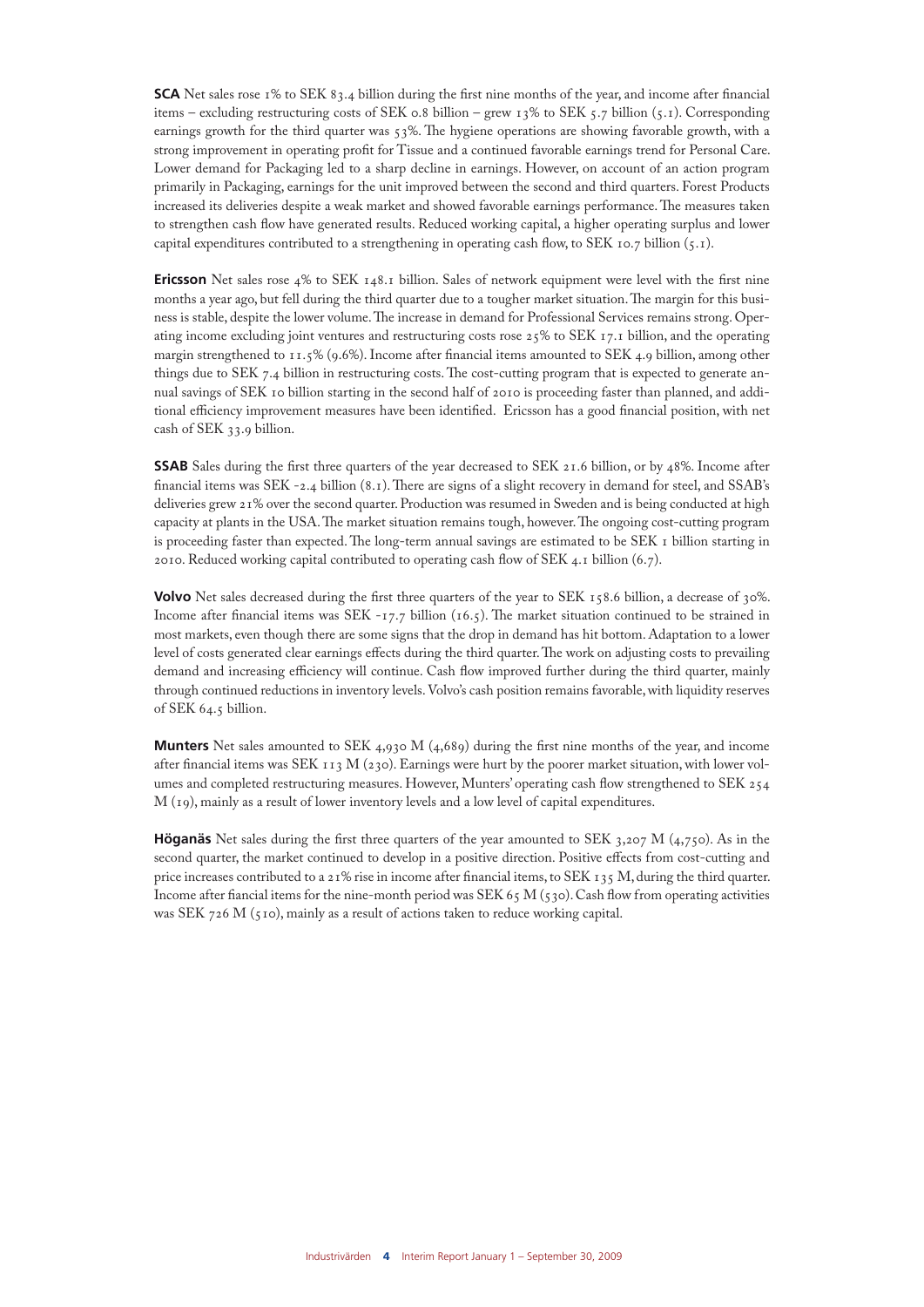## **Equities Portfolio, October 30, 2009**

| Company        | Share<br>of port-<br>folio | Investment case and strategic events                                                                                                                                                                                                                                                                                   | Market<br>capitalization,<br>SEK billion |
|----------------|----------------------------|------------------------------------------------------------------------------------------------------------------------------------------------------------------------------------------------------------------------------------------------------------------------------------------------------------------------|------------------------------------------|
| Handelsbanken  | 23%                        | A decentralized branch operation with local customer responsibility has<br>led to high customer satisfaction and good profitability.                                                                                                                                                                                   | 117                                      |
|                |                            | ■ Consistent application of a well-proven work model has strengthened<br>the bank's position in a tough market. Organic growth in priority mar-<br>kets in the Nordic countries and the UK.                                                                                                                            |                                          |
| Sandvik        | 21%                        | Through a niche focus and a strong R&D profile, Sandvik has estab-<br>lished a world-leading position in materials technology with a concen-<br>tration of products primarily for the manufacturing and mining indu-<br>stries.                                                                                        | 95                                       |
|                |                            | Acquisitions are being made in strategic areas with greater exposure to<br>emerging markets in Asia and Eastern Europe.                                                                                                                                                                                                |                                          |
| <b>SCA</b>     | 13%                        | $\blacksquare$ The European leader in hygiene products – with high-growth niche<br>products - and in packaging and forest products. Europe's largest pri-<br>vate forest owner.                                                                                                                                        | 70                                       |
|                |                            | New organization and focus on profitable growth, with strong brands<br>in the hygiene segment.                                                                                                                                                                                                                         |                                          |
| <b>SSAB</b>    | 11%                        | ■ World-leading position in the quenched steel and advanced high<br>strength sheet niches creates solid base for growth and high profitability.                                                                                                                                                                        | 35                                       |
|                |                            | The acquisition of IPSCO's North American steel mills and forthcoming<br>capacity investments in North America are strengthening SSAB's posi-<br>tion as a leading producer of quenched steels and are enabling con-<br>tinued international expansion.                                                                |                                          |
| Ericsson       | 11%                        | The market's largest and most profitable supplier of mobile infrastruc-<br>ture, with a leading position in telecom development.                                                                                                                                                                                       | 249                                      |
|                |                            | Strong position ahead of operators' investments in the next generation<br>of telecom systems (LTE) and favorable growth in the Services segment.<br>The acquisition of Nortel's U.S. mobile systems business, together with<br>central customer contracts, has made the company the market leader<br>in North America. |                                          |
| Volvo          | 9%                         | Through innovative, customer-adapted product development and high<br>quality, the company has a world-leading position in commercial trans-<br>port solutions.                                                                                                                                                         | 145                                      |
|                |                            | ■ Acquisition-driven expansion in Asia. Strong adaptation of overheads<br>to the market situation.                                                                                                                                                                                                                     |                                          |
| Skanska        | 6%                         | ■ Unique turnkey know-how in construction combined with a process<br>focus has created a leading construction services company with world-<br>class value-creating project development.                                                                                                                                | 45                                       |
|                |                            | Measures taken to strengthen competitiveness. Greater investment in<br>project development activities, especially in infrastructure.                                                                                                                                                                                   |                                          |
| Indutrade      | 4%                         | ■ By combining sales of industrial consumables with good organic<br>growth and a highly refined model for acquisition-based growth, the<br>company has been able to show impressive profitability growth.                                                                                                              | 6                                        |
|                |                            | Establishment in new geographic markets.                                                                                                                                                                                                                                                                               |                                          |
| <b>Munters</b> | 1%                         | Strong global position in a business area with major growth potential<br>through organic growth as well as further development of products,<br>services and application areas.                                                                                                                                         | 4                                        |
|                |                            | Acquisitions are adding new product areas and geographic markets.                                                                                                                                                                                                                                                      |                                          |
| Höganäs        | $1\%$                      | ■ Market leader in the growing niche of metal powders, used primarily<br>for component manufacturing in the auto industry.                                                                                                                                                                                             | 5                                        |
|                |                            | Strong focus on collaboration with customers on development of new<br>components. Acquisition of powders business in the U.S.                                                                                                                                                                                          |                                          |
| Total          | 100%                       |                                                                                                                                                                                                                                                                                                                        | 771                                      |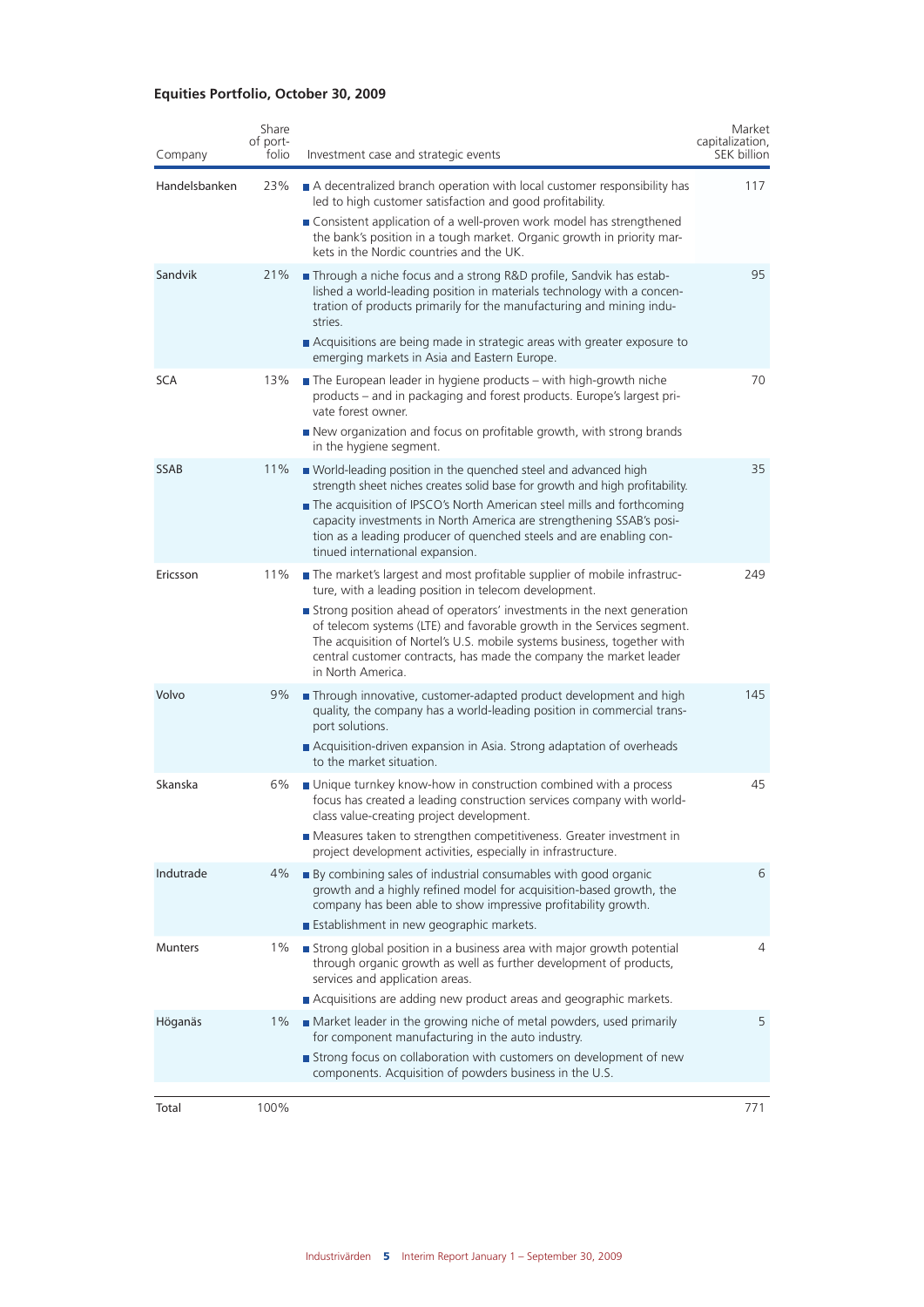## **Equities transactions, short-term trading and management costs**

Only marginal reallocations were made in the equities portfolio during the first nine months of 2009. Purchases of shares totaled SEK 96 M and sales totaled SEK 488 M. The value of the equities portfolio increased during the period, from SEK 34,744 M to SEK 49,594 M. On October 30, 2009, the equities portfolio had increased in value by SEK 17.4 billion to SEK 52.1 billion, or by 50%.

Short-term trading during the first three quarters of the year generated a profit of SEK 76 M (59) and thereby covered management costs, which totaled SEK 63 M (64).

## **Net debt and liquidity**

Interest-bearing net debt amounted to SEK 10,693 M as per September 30, 2009. The net debt-equity ratio was 21.6%. On October 30, 2009, the net debt-equity ratio had decreased to 20.4%, and the equity ratio was 80%. The average interest rate, which is fixed for slightly more than 4 years, is 4.5%. Of interest-bearing net debt, loans of SEK 0.6 billion will reach maturity during the fourth quarter of 2009 and SEK 1.5 billion in 2010. Refinancing is being done preferentially within the framework of an commercial paper facility worth SEK 2.0 billion. In addition, the Group has committed bank facilities worth SEK 2.8 billion as per September 30, 2009.

### **Net asset value**

Net asset value was SEK 38.9 billion on September 30, 2009, an increase of SEK 15.0 billion during the first nine months of the year. The value of the equities portfolio increased by 43%, while interest-bearing net debt decreased by SEK 0.1 billion. Net asset value increased during the first nine months of 2009 by SEK 39 per share, to SEK 101 per share, or by 63%. Net asset value on October 30, 2009, was SEK 41.5 billion, or SEK 107 per share, an increase of 73% since the start of the year. Net asset value including reinvested dividends rose by SEK 17.6 billion or by 82%. The discount to net asset value widened during the same period, which is why Industrivärden's stock performed worse than net asset value.

| SEK billion                                        | Oct. 30, 2009 | Sept. 30, 2009 | Dec. 31, 2008 | Dec. 31, 2007 |
|----------------------------------------------------|---------------|----------------|---------------|---------------|
| Equities portfolio                                 | 52.1          | 49.6           | 34.7          | 65.8          |
| Interest-bearing net debt                          | $-10.6$       | $-10.7$        | $-10.8$       | $-11.0$       |
| Net asset value<br>Net asset value per share (SEK) | 41.5<br>107   | 38.9<br>101    | 23.9<br>62    | 54.8<br>142   |
| Debt-equity ratio                                  | 20.4%         | 21.6%          | 31.1%         | 16.6%         |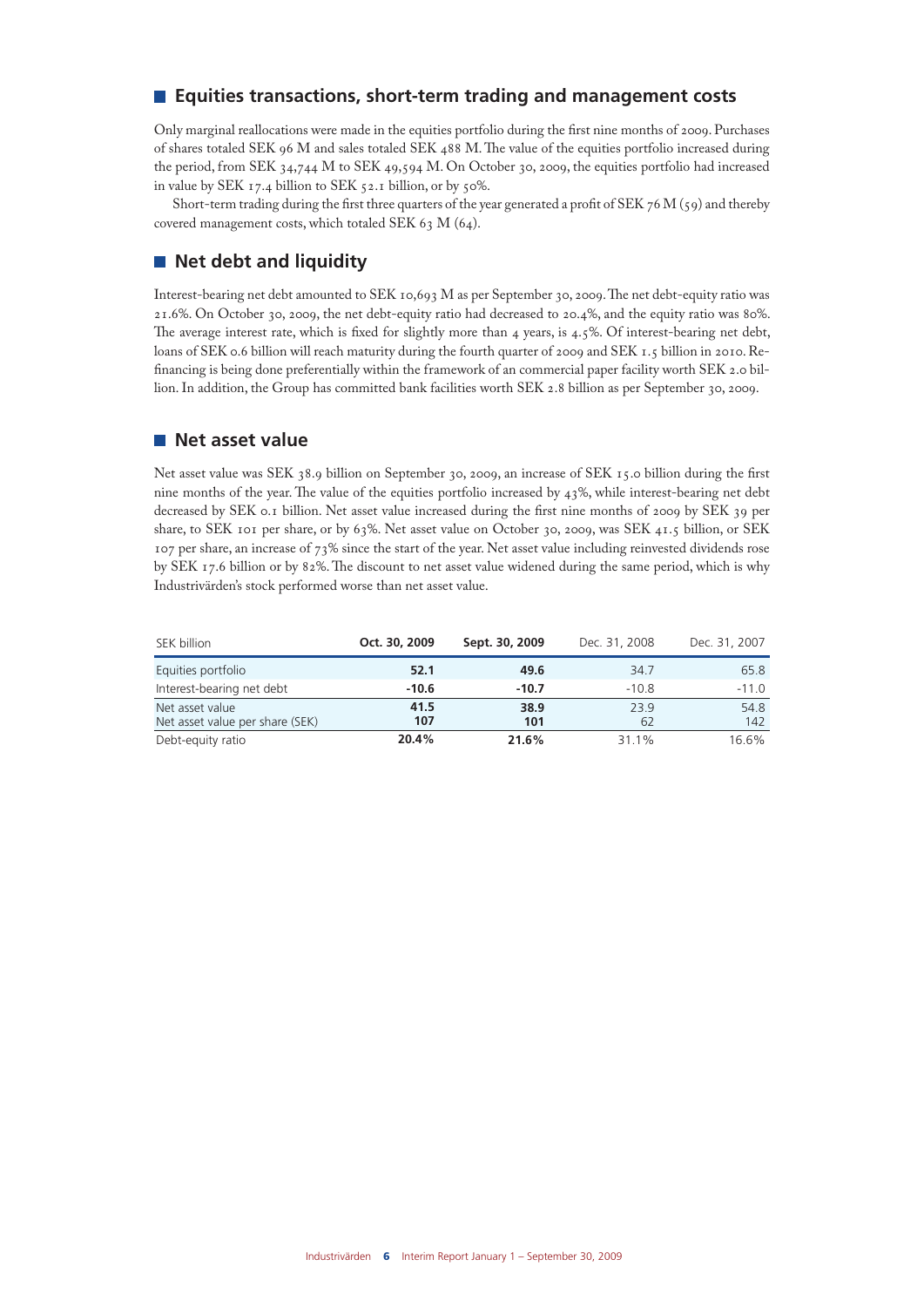## **Other information**

#### **Accounting principles**

This interim report has been prepared in accordance with IAS 34 Interim Financial Reporting. The consolidated financial statements have been prepared in accordance with International Financial Reporting Standards (IFRS) as adopted by the EU, and the Swedish Annual Accounts Act. The Parent Company's financial statements have been prepared in accordance with RFR 2.2, Accounting for Legal Entities, and the Swedish Annual Accounts Act. Starting on January 1, 2009, the Group applies the revised IAS 1 Presentation of Financial Statements. This change has affected Industrivärden's accounting retrospectively and entails that income and expenses that were previously reported directly against shareholders' equity are now reported in a separate statement directly after the income statement. Other new or revised IFRSs as well as IFRIC interpretations have not had any effect on the Group's or Parent Company's results of operations or financial position.

#### **Risks and uncertainties**

The dominant risk in Industrivärden's business is share price risk, i.e., the risk of a decrease in value caused by changes in share prices. A 1% change in the share price of the holdings in the equities portfolio as per September 30, 2009, would have affected the market value by approximately +/- SEK 500 M.

#### **Related party transactions**

No transactions have taken place between Industrivärden and related parties that have materially affected the Company's position or earnings for the first nine months of 2009, except for the receipt of dividend income from the associated companies Indutrade, SCA, Skanska and SSAB.

#### **Annual General Meeting 2010**

The 2010 Annual General Meeting will be held on May 5, 2010, at the Grand Hotel, Vinterträdgården room, in Stockholm.

Stockholm, November 2, 2009

anders nyrén President and CEO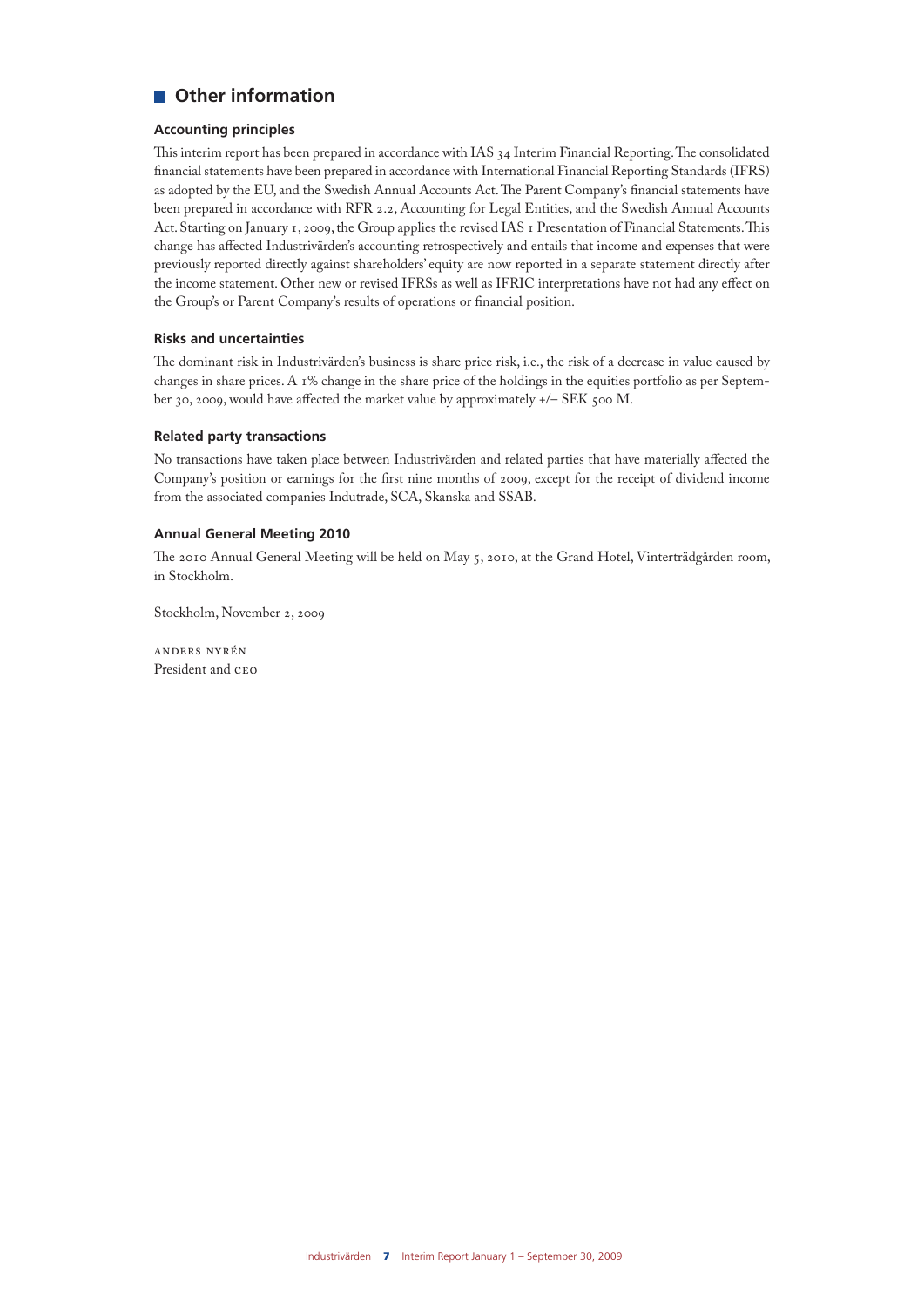#### **Auditors' Review Report**

We have reviewed the interim report for AB Industrivärden (publ) for the period January 1–September 30, 2009. The Board of Directors and President are responsible for the preparation and presentation of this interim report in accordance with the Annual Accounts Act and IAS 34. Our responsibility is to express a conclusion on this interim report based on our review.

We conducted our review in accordance with the Swedish standard for such reviews, SÖG 2410 - Review of Interim Financial Information Performed by the Independent Auditor of the Entity. A review consists of making inquiries, primarily of persons responsible for financial and accounting matters, and applying analytical and other review procedures. A review is substantially less in scope than an audit conducted in accordance with Standards on Auditing in Sweden (RS) and other generally accepted auditing practices. The procedures performed in a review do not enable us to obtain a level of assurance that would make us aware of all significant matters that might be identified in an audit. Therefore, the conclusion expressed based on a review does not give the same level of assurance as a conclusion expressed based on an audit.

Based on our review, nothing has come to our attention that causes us to believe that the interim report is not prepared, in all material respects, in accordance with the Annual Accounts Act and IAS 34.

Stockholm, November 2, 2009

PricewaterhouseCoopers AB anders lundin *Authorized Public Accountant*



#### **Information about Industrivärden and its portfolio companies**

www.industrivarden.net www.handelsbanken.com www.sandvik.com www.sca.com www.ericsson.com www.ssab.com www.volvogroup.com www.skanska.com www.indutrade.com www.munters.com www.hoganas.com

#### **Contact information**

Anders Nyrén, President and CEO, tel. +46-8-666 64 00 Sverker Sivall, IR, tel. +46-8-666 64 19 Carl-Olof By, Executive Vice President, tel. +46-8-666 64 00 Martin Hamner, CFO, tel. +46-8-666 64 00

Industrivärden's complete contact information can be found on page 12.

#### **Financial calendar 2010**

Year-end report 2009: February 11 Interim report January–March: April 8 Interim report January–June: July 5 Interim report January–September: October 5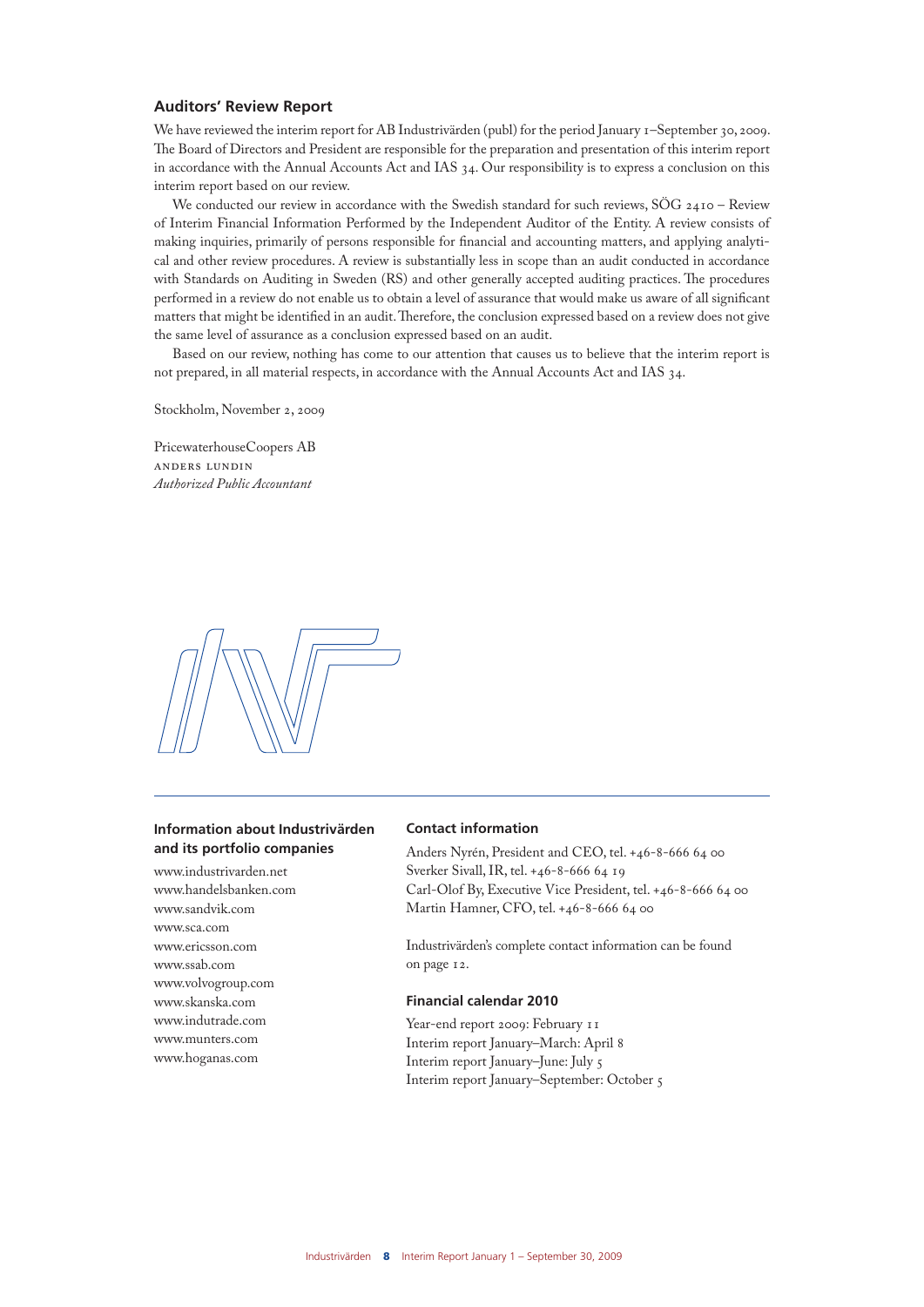## **Equities portfolio**

| October 30, 2009                   |                          | Market value |           | Share of portfo- | Share of capital in | Shares of votes |
|------------------------------------|--------------------------|--------------|-----------|------------------|---------------------|-----------------|
|                                    | No. of shares            | SEK M        | SEK/share | lio value, %     | company, %          | in company, %   |
| Handelsbanken A<br>Handelsbanken B | 63,082,564<br>72,145     | 11,823       | 31        | 23               | 10.1                | 10.3            |
| Sandvik                            | 135,431,200              | 10,862       | 28        | 21               | 11.4                | 11.4            |
| SCA A<br><b>SCAB</b>               | 47,100,000<br>23,700,000 | 6,970        | 18        | 13               | 10.0                | 29.9            |
| SSAB A<br><b>SSABB</b>             | 51.589.646<br>121,794    | 5,739        | 15        | 11               | 16.0                | 20.7            |
| Ericsson A                         | 75,380,600               | 5,710        | 15        | 11               | 2.3                 | 13.5            |
| Volvo A                            | 70,218,284               | 4,705        | 12        | 9                | 3.3                 | 8.5             |
| Skanska A<br>Skanska B             | 15.091.940<br>14,162,660 | 3,101        | 8         | 6                | 7.0                 | 27.5            |
| Indutrade                          | 14,757,800               | 2,166        | 6         | $\overline{4}$   | 36.9                | 36.9            |
| <b>Munters</b>                     | 10,950,000               | 544          | 1         | 1                | 14.6                | 14.6            |
| Höganäs B                          | 3,550,000                | 462          |           | 1                | 10.1                | 8.1             |
| Total                              |                          | 52,082       | 135       | 100              |                     |                 |

Market value pertains to Industrivärden's share of the respective portfolio companies' total market capitalization.

| September 30, 2009 and   |               |        | December 31, 2008 |                  |              |              |
|--------------------------|---------------|--------|-------------------|------------------|--------------|--------------|
| <b>December 31, 2008</b> |               |        | Market value      | Share of portfo- | Market value |              |
|                          | No. of shares | SEK M  | SEK/share         | lio value, %     | SEK M        | SEK/share    |
| Handelsbanken            | 63,154,709    | 11,241 | 29                | 23               | 8.204        | 21           |
| Sandvik                  | 136,431,200   | 10,505 | 27                | 21               | 6.685        | 17           |
| SCA                      | 70,800,000    | 6,686  | 18                | 14               | 4,738        | 12           |
| <b>SSAB</b>              | 51,711,440    | 5,584  | 14                | 11               | 3,597        | 9            |
| Ericsson                 | 75,380,600    | 5,231  | 13                | 10               | 4,412        | 12           |
| Volvo                    | 70,218,284    | 4,389  | 12                | 9                | 3,057        | 8            |
| Skanska                  | 29,254,600    | 2,993  | 8                 | 6                | 2,350        | 6            |
| Indutrade                | 14,757,800    | 2,003  | 5                 | $\overline{4}$   | 978          | 3            |
| <b>Munters</b>           | 10,950,000    | 548    | 1                 | 1                | 420          |              |
| Höganäs                  | 3,550,000     | 414    |                   | 1                | 249          | $\mathbf{1}$ |
| Other                    |               |        |                   |                  | 54           | $\Omega$     |
| <b>Total</b>             |               | 49,594 | 128               | 100              | 34,744       | 90           |
|                          |               |        |                   |                  |              |              |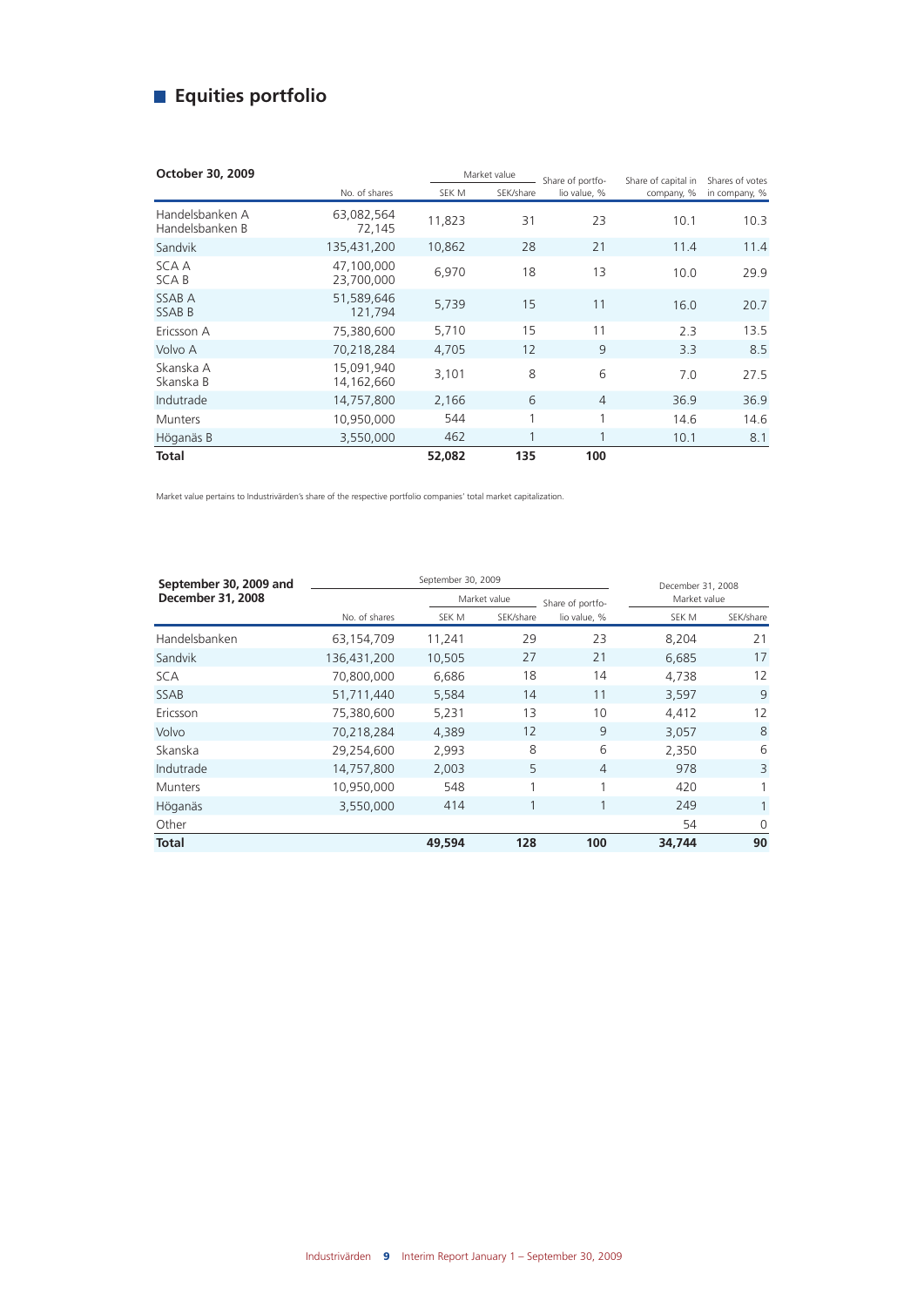## **Industrivärden Group**

| SEK M                                                    | 2009<br>July-Sept. | 2008<br>July-Sept. | 2009<br>Jan.-Sept. | 2008<br>Jan.-Sept. | 2008<br>Jan.-Dec. |
|----------------------------------------------------------|--------------------|--------------------|--------------------|--------------------|-------------------|
| <b>Income statement</b>                                  |                    |                    |                    |                    |                   |
| Dividend income from stocks                              | 0                  | 10                 | 1,871              | 2,918              | 2,918             |
| Change in value of stocks                                | 8,440              | $-7,947$           | 15,385             | $-21,769$          | $-31,505$         |
| Other income and expenses*                               | -3                 | 34                 | 14                 | $-4$               | $-12$             |
| Operating income                                         | 8,437              | $-7,903$           | 17,270             | $-18,855$          | $-28,599$         |
| Financial items                                          | $-129$             | $-132$             | $-399$             | $-384$             | $-515$            |
| Income after financial items                             | 8,308              | $-8,035$           | 16,871             | $-19,239$          | $-29,114$         |
| Tax                                                      |                    |                    |                    |                    |                   |
| Net income for the period                                | 8,308              | $-8,035$           | 16,871             | $-19,239$          | $-29,114$         |
| Earnings per share, SEK                                  | 21.51              | $-20.80$           | 43.68              | $-48.81$           | $-75.37$          |
| <b>Consolidated statement of</b><br>comprehensive income |                    |                    |                    |                    |                   |
| Income for the period                                    |                    |                    | 16,871             | $-19,239$          | $-29,114$         |
| Change in hedging reserve                                |                    |                    | 30                 | $-1$               | $-209$            |
| Comprehensive income for the period                      |                    |                    | 16,901             | $-19,240$          | $-29,323$         |
| <b>Balance sheet</b> as per end of period<br>Equities    |                    |                    | 49,594             | 44,408             | 34,744            |
| Other non-current assets                                 |                    |                    | 24                 | 96                 | 94                |
| Total non-current assets                                 |                    |                    | 49,618             | 44,504             | 34,838            |
| Short-term equity investments**                          |                    |                    | 109                | 16                 | 15                |
| Cash and cash equivalents                                |                    |                    | 0                  | 1,102              | 1,096             |
| Other current assets                                     |                    |                    | 231                | 419                | 26                |
| Total current assets                                     |                    |                    | 340                | 1,537              | 1,137             |
| Total assets                                             |                    |                    | 49,958             | 46,041             | 35,975            |
| Shareholders' equity                                     |                    |                    | 38,746             | 33,666             | 23,583            |
| Non-current interest-bearing liabilities                 |                    |                    | 8,507              | 10,049             | 9,749             |
| Non-current noninterest-bearing liabilities              |                    |                    | 14                 | 16                 | 15                |
| Total non-current liabilities                            |                    |                    | 8,521              | 10,065             | 9,764             |
| Current interest-bearing liabilities                     |                    |                    | 2,381              | 2,124              | 2,229             |
| Other liabilities                                        |                    |                    | 310                | 186                | 399               |
| Total current liabilities                                |                    |                    | 2,691              | 2,310              | 2,628             |
| Total shareholders' equity and liabilities               |                    |                    | 49,958             | 46,041             | 35,975            |
| <b>Cash flow</b>                                         |                    |                    |                    |                    |                   |
|                                                          |                    |                    |                    |                    |                   |

| Cash flow from operating activities                | 1.464    | 2.556  | 2.401    |
|----------------------------------------------------|----------|--------|----------|
| Cash flow from investing activities                | 392      | $-274$ | -332     |
| Cash flow from financing activities***             | $-2.952$ | -1 437 | $-1.230$ |
| Cash flow for the period                           | $-1.096$ | 845    | 839      |
| Cash and cash equivalents at the end of the period |          | 1.102  | 1.096    |

\* Including short-term trading and management costs.<br>\*\* Including Hemtex, for which the change in value is included in short-term trading.<br>\*\*\*Of which, dividend of SEK 1,738 M paid to the shareholders in 2009 and SEK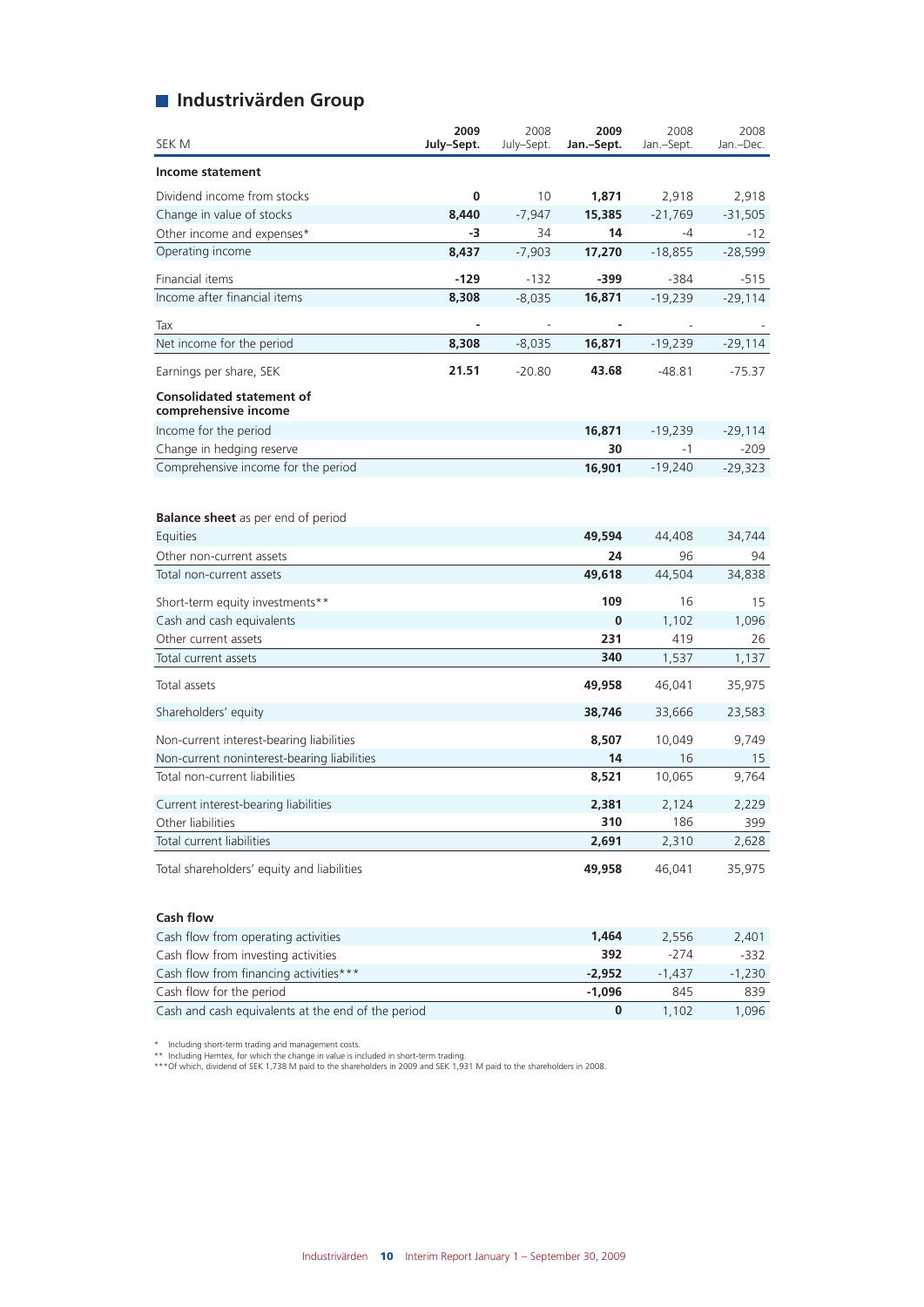| SEK M                                                     | 2009<br>Jan.-Sept. | 2008<br>Jan.-Sept. | 2008<br>Jan.-Dec. |
|-----------------------------------------------------------|--------------------|--------------------|-------------------|
| Changes in shareholders' equity                           |                    |                    |                   |
| Opening shareholders' equity as per balance sheet         | 23,583             | 54,837             | 54,837            |
| Comprehensive income for the period                       | 16,901             | $-19,240$          | $-29,323$         |
| Dividend                                                  | $-1,738$           | $-1,931$           | $-1,931$          |
| Closing shareholders' equity as per balance sheet         | 38,746             | 33,666             | 23,583            |
| <b>Key data</b> as per the end of the period              |                    |                    |                   |
| Shareholders' equity per share, SEK                       | 100                | 87                 | 61                |
| Share price (Class A), SEK                                | 83                 | 77                 | 57                |
| Share price (Class C), SEK                                | 75                 | 69                 | 50                |
| Number of shares (thousands)                              | 386,271            | 386,271            | 386,271           |
| <b>Interest-bearing net debt</b> at the end of the period |                    |                    |                   |
| Cash and cash equivalents                                 | $\bf{0}$           | 1,102              | 1,096             |
| Interest-bearing receivables                              | 195                | 457                | 69                |
| Non-current interest-bearing liabilities                  | 8,507              | 10,049             | 9,749             |
| Current interest-bearing liabilities                      | 2,381              | 2,124              | 2,229             |
| Interest-bearing net debt                                 | 10,693             | 10,614             | 10,813            |
|                                                           |                    |                    |                   |

## **Industrivärden – Parent Company**

| SEK M                                         | 2009<br>Jan.-Sept. | 2008<br>Jan.-Sept. | 2008<br>Jan.-Dec. |
|-----------------------------------------------|--------------------|--------------------|-------------------|
| Income statement                              |                    |                    |                   |
| Operating income*                             | 8,511              | $-9,212$           | $-15,713$         |
| Income after financial items                  | 8,150              | $-9,558$           | $-16,223$         |
| Income for the period                         | 8,150              | $-9,558$           | $-16,223$         |
| <b>Balance sheet</b> at the end of the period |                    |                    |                   |
| Non-current assets                            | 38,288             | 37,833             | 33,128            |
| Current assets                                | 334                | 3,342              | 1,178             |
| Total assets                                  | 38,622             | 41,175             | 34,306            |
|                                               |                    |                    |                   |
| Shareholders' equity                          | 28,162             | 28,594             | 21,720            |
| Non-current liabilities                       | 7,507              | 10,046             | 8,746             |
| Current liabilities                           | 2,953              | 2,535              | 3,840             |
| Total shareholders' equity and liabilities    | 38,622             | 41,175             | 34,306            |
| *Of which, dividend income from shares.       | 1,095              | 2,841              | 2,841             |